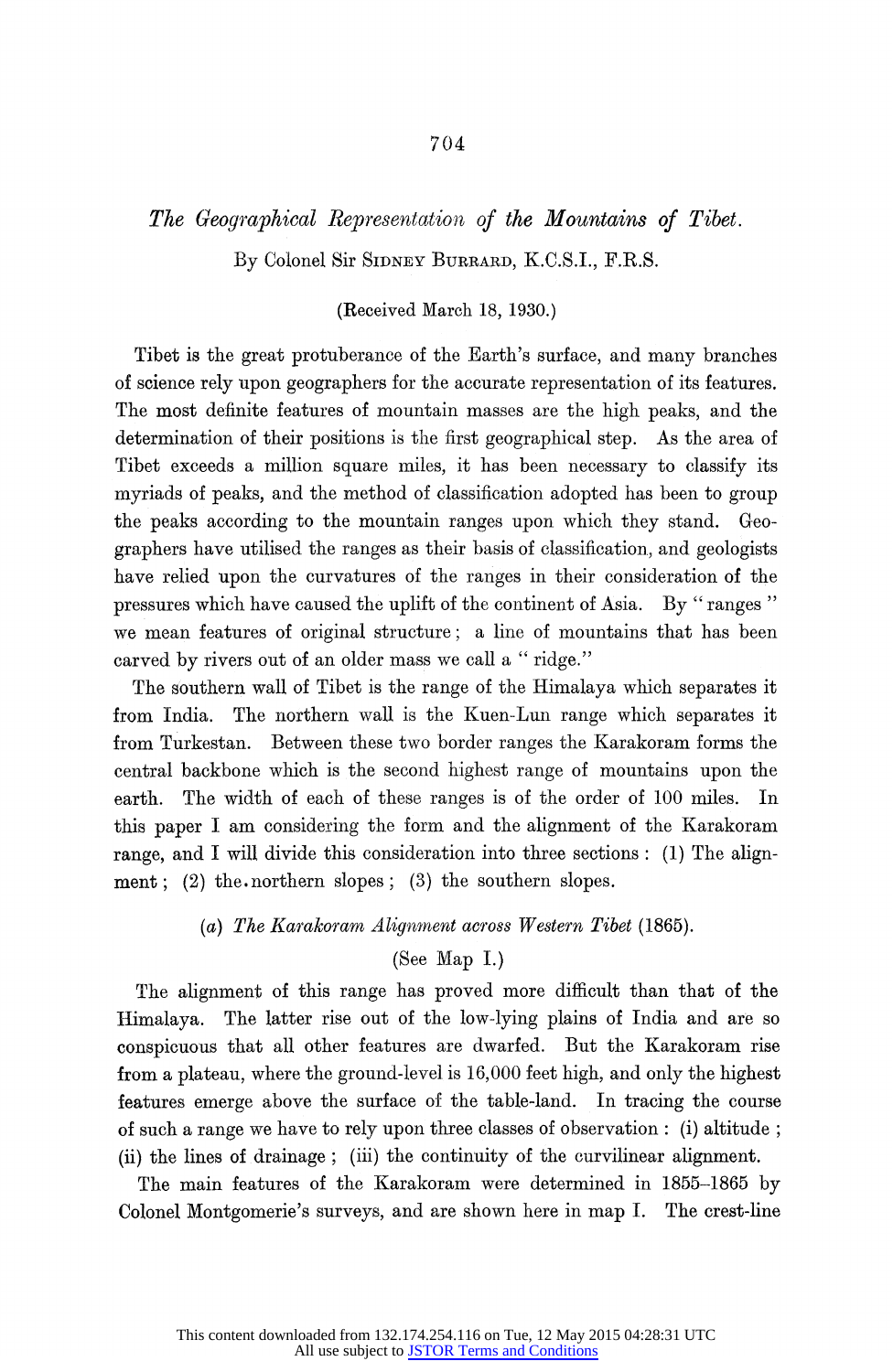**of high peaks extends from A on the map to E, a length of 170 miles. The**  peaks are named as follows :-

- **A-group of 4 Hunza-Kunji peaks, 3 of which exceed 25,000 feet.**
- **B-group of 3 Kunjut peaks, one of which exceeds 25,000 feet.**
- **C-the peak of K2, the second highest point on ihe globe, height 28,250 feet.**
- **D-Teram Kangri peak, height 24,430 feet (discovered 1909).**
- **E-peak near the Rimo glacier, 23,320 feet (discovered 1914).**

**From F to G, a length of 110 miles, there is another line of peaks somewhat lower, and 20 miles distant from the higher crest-line. The probable explanation of this parallel line is that the original summit was a wide flat-topped zone. A difference noticeable between the Himalayan and Karakoram maps is that the glaciers of the former tend to flow in directions transverse to the range, whilst those of the latter have formed longitudinal beds. This difference is probably due to the original formations of the summits.** 

**The watershed between the drainage basins of the Indus and Yarkand rivers is shown on map I by a dotted line. This is the Central Asian divide; for a length of 140 miles it coincides with the Karakoram crest, but on the west and on the east, in Hunza and Depsang, the feeders of the Indus have cut back and have caused the watershed to recede behind the crest to a distance of 40 miles on the west, and of 20 miles on the east in Depsang.** 

**From A to E the crest-line is so lofty that from longitude 74? to 77? the alignment is not open to doubt, but east of the Rimo peak at E the following**  changes in the topography occur together:-

- **(1) The crest-line decreases in height, and peaks of 23,000 feet are no longer seen.**
- **(2) Owing to the rainfall on the southern slopes being heavier than on the northern, the Upper Shyok river has been able to cut back through the range and to capture a small drainage area, Depsang, from the Yarkand river.**
- **(3) East of the Shyok river the rainfall almost ceases, and the river is replaced by inland lakes. The Central Asian divide gives place here to the inland basin of Tibet. The erosion by glaciers and rivers which has given to the Karakoram range its sharp and rugged character also ceases, and in the dry climate of Tibet the decomposition of rock fills the hollows with sand and gives to the mountains a rounded appearance.**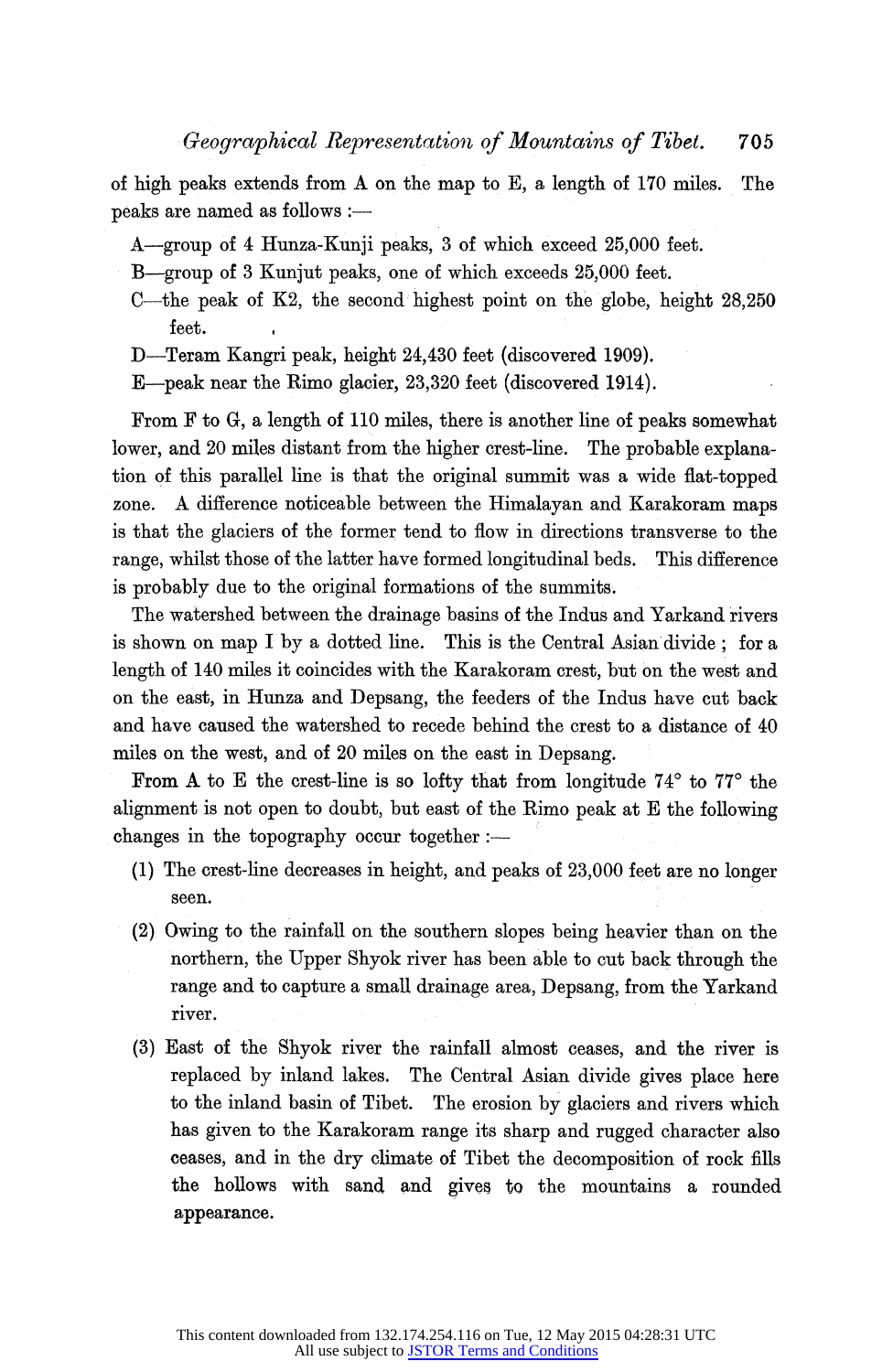#### **(b) The Prolongation of the Alignment into Central Tibet (1874 to 1909).**

**In 1870 the opinion held by Colonel Montgomerie was that from longitude 74? to 77? the range was aligned as shown in map I, and that near longitude 78? the range was cut across by the gorge of the Shyok river, and that its**  easterly prolongation was not known. In 1874 the survey sent the pundit **Nain Singh to explore Central Tibet, but his explorations were begun**  south-east of Montgomerie's surveys, and no connection was established



**MAP I.-The alignment of the Karakoram range as shown upon maps prior to 1928.** 

**between the two. Nain Singh's route lay to the east of map I, in latitude 32?; he was impressed by the high snowy range he saw to his south. This range was 120 miles north of a range known as " the Kailas," which had been fixed by earlier explorers, 1846-1850. (Many years later, 1904-5, Ryder and Wood made a survey of the Tsangpo river in southern Tibet and observed peaks on the Kailas range between latitude 29? and 30?.) The view adopted by the Survey, 1878 to 1880, was that Nain Singh's range was probably the easterly continuation of the Karakoram. The possibility of such a continuation was faintly indicated in the map of the Mountains of India, prepared**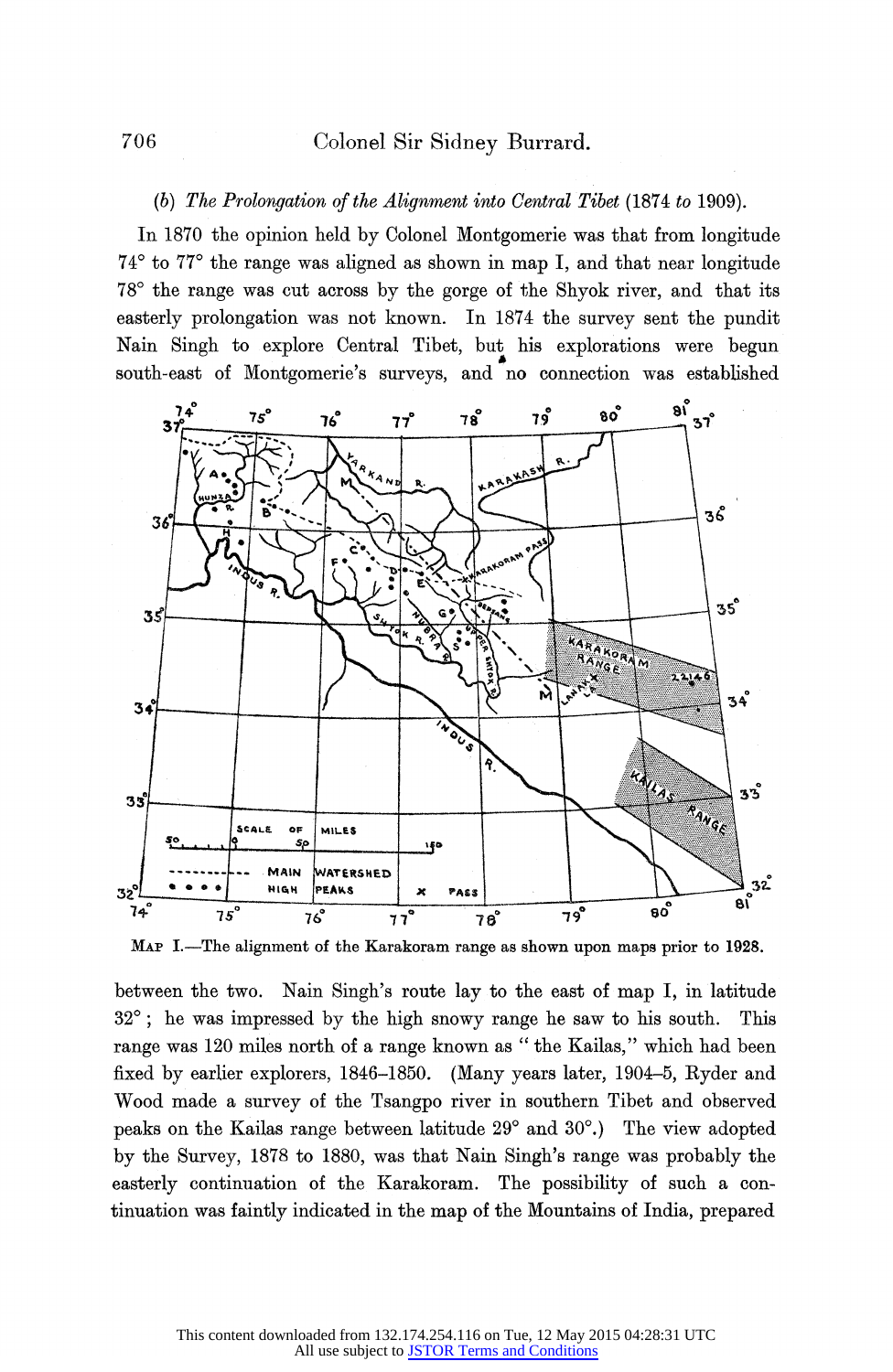**for the House of Commons, 1880. Up to 1908, however, the range-lines were broken on charts to show that their continuity was hypothetical.** 

**In 1909 Sven Hedin published the results of his explorations in Tibet, 1906 to 1908. He had explored the whole country between Nain Singh's range and** 



**MAP II.-The alignment of the Karakoram range as shown in 1928.** 

**the Kailas range, and he had discovered that these two apparent ranges were the north and south borders of one great range, over 100 miles wide. This immense range was called by Sven Hedin the Trans-Himalaya. He showed that the Trans-Himalaya embraced the range, known to the Survey as the**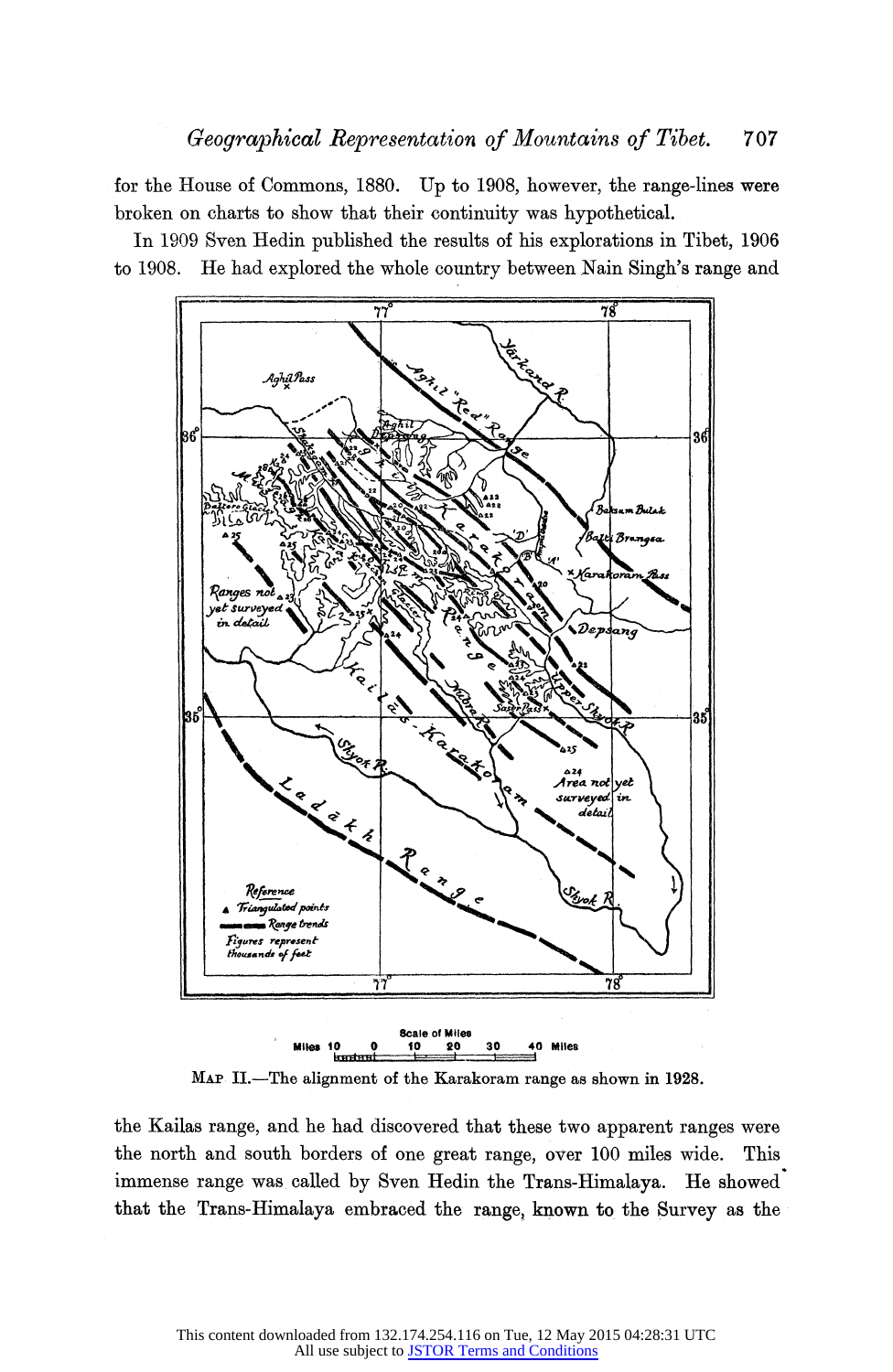**"Kailas." In his book published in 1909 Sven Hedin also showed that the prolongation of the Karakoram range through Central Tibet was 2?**  further north than had been thought. On the north his explorations fitted in with those of Deasy and Rawling. The straightening of the eastern in with those of Deasy and Rawling. **prolongation of the Karakoram range by Sven Hedin enables us with confidence now to continue the alignment of this range to the eastern limit of map I.** 

#### **(c) Recent Confirmations of Montgomerie's Alignment (1908 to 1922).**

**In 1909 Dr. Longstaff explored the Karakoram crest; near the point D on map I he found that a bay in the watershed, 30 miles across, had arisen from an error in the original survey of the Siachen glacier. By this discovery Longstaff straightened out the watershed, and showed that it conformed to the crest-line. Also by his further discovery of the peak of Teram Kangri he proved that the high crest-line was continuing on the same alignment, as it had followed from Hunza to Gasherbrum.** 

**Since 1914 the surveys of de Filippi and Wood\* have given additional confirmation to the correctness of the accepted alignment. Their maps of the Karakoram watershed (well-known in geography from the Karakoram pass that crosses it) shows that this watershed is a "ridge " carved out of the northern slopes of the Karakoram range.** 

### **(d) The New Alignment advocated in 1928.**

In 1928 a Report on the "Exploration of the Shaksgam Valley" by Major **Mason was published by the Geodetic Branch Office of the Survey of India. In this report the alignment of the Karakoram range, as described in this paper and as illustrated in map I, has been altered. Map II of this paper is a copy of the map given in the report to illustrate the new alignment. The two maps can be compared, as the high crest-line on map I can also be seen on map II running from the point marked K2(28) to the Rimo glacier (across three of the new alignments); the Karakoram pass is also shown on both maps. I had to draw map I on a smaller scale than map II, because it was necessary to embrace a larger area in order to test the results of the new changes. Major Mason has complicated map II by introducing many ranges, where his predecessors had shown only one. The high crest-line in map I trends from W.N.W. to E.S.E.; the range-lines of map II trend from N.W. to S.E. The change in direction amounts to 20?, and in order to illustrate its effects I have** 

**\* Colonel Wood worked with the de Filippi expedition, 1913-14.**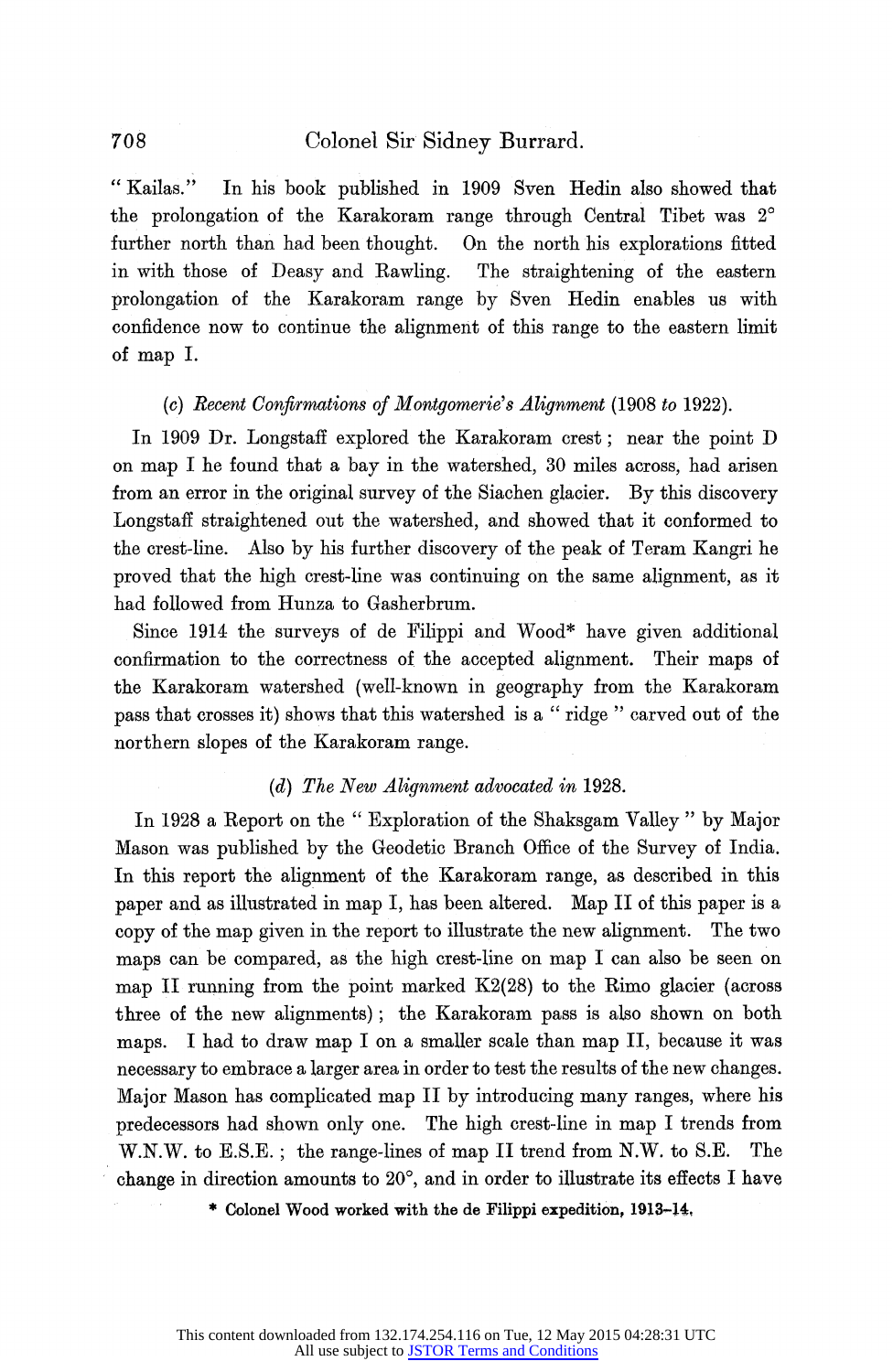**drawn on map I one of Mason's new lines and marked it M-M. This line on map I enables the proposed change in the Karakoram alignment to be appreciated. Major Mason's several range-lines are more or less parallel, and the range which I have copied from map II into map I is that which runs from Aghil Depsang to Depsang. Major Mason, referring to the old alignment which had been adopted by his predecessors in consultations with geologists, writes as follows: "The Karakoram range has been allowed to cut across the mountains that I have shown asbelonging to the Aghil chain." And he goes on to say that his "conception of the Aghil chain must necessarily change all this."** 

**The Surveyor-General (Brigadier E. A. Tandy) expressed his approval of map II in the preface which he contributed to the report. He drew attention to the special interest attaching to " the great divide between the drainage of Central Asia and the Indian Ocean," and he added that "the interesting character of the drainage can best be studied " from map II. A study of map II shows that five of the new ranges have been made to intersect the "great divide," as if drainage was independent of altitude. On map II the Karakoram pass, which is on the great divide, seems to be standing on nothing.** 

My objections to Major Mason's alignments may be summarised as follows :-

- **(1) His mountain ranges have no relation to the drainage.**
- **(2) His ranges are shown cutting across the high Karakoram crest-line which is the dominant feature of the region.**
- **(3) His alignments if prolonged beyond the western and eastern borders of his map II become further and further removed from the real Karakoram range.**

**The map showing Mason's new alignments has been given wide publicity. I take this opportunity of advising geologists and meteorologists and all who are interested in small-scale maps to consider the questions at issue before they accept the new geographical representations.** 

## **(e) The Northern Slopes of the Karakoram.**

**Between 1890 and 1900 the idea came to be held that a separate range, the Aghil range, was standing north of the Karakoram, between the latter and the Kuen-Lun. There were grounds for believing that high mountains were standing there. The possibility of an Aghil range was occasionally indicated on maps, but without further surveys it was known to be hypothetical. In 1914 Colonel Wood made a survey of the Central Asian divide and of a**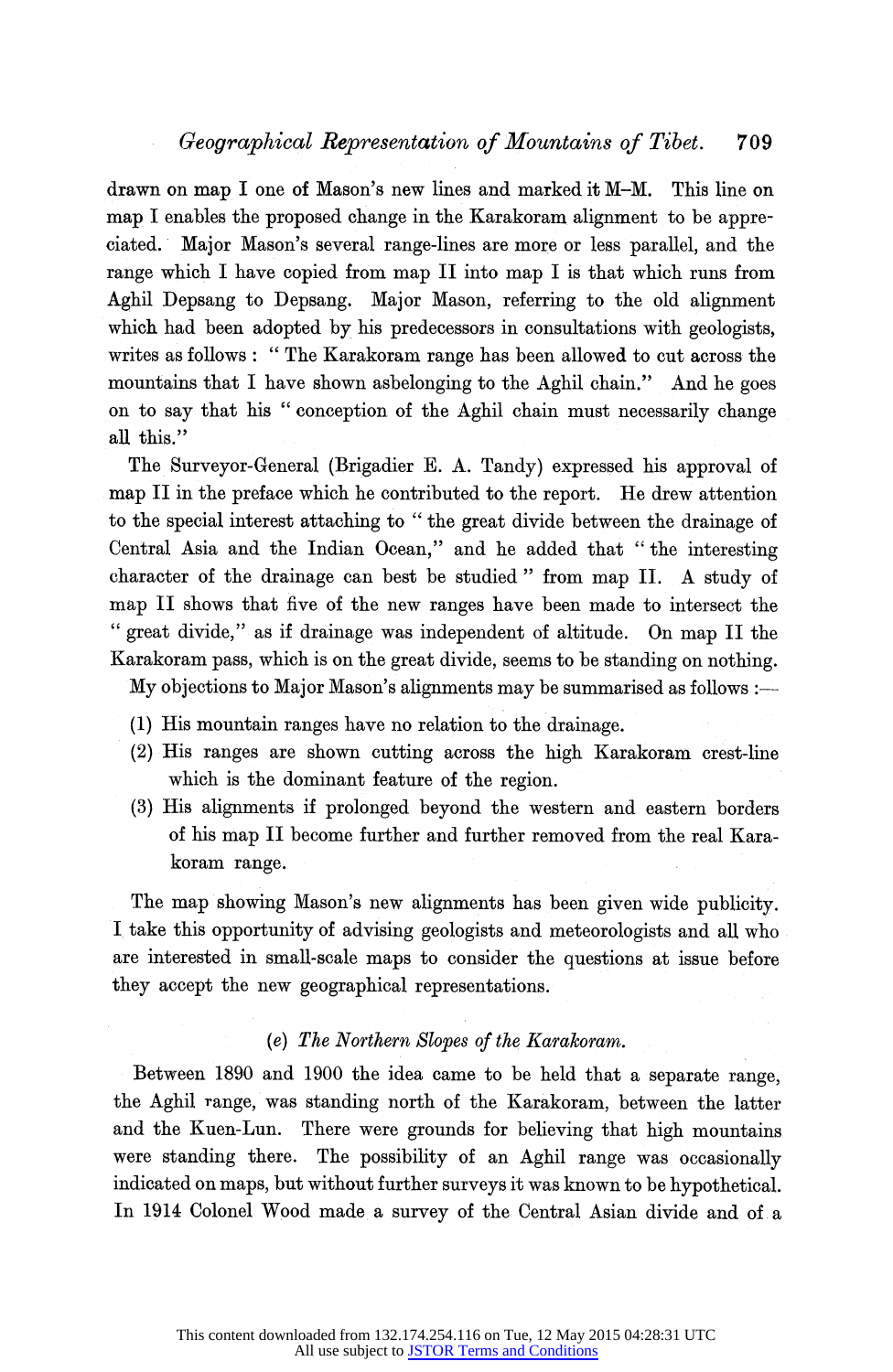**considerable area beyond.- His map showed that there was no Aghil range. The ground level is high and rugged, but not more so than is to be expected, when we consider that it is the flank of the second highest mountain chain in the world. The general slope of the ground is downwards from the Karakoram crest to the Yarkand river, and this is an indication that the whole area was involved in the crustal fold which raised the Karakoram. Not only does the ground slope gradually downwards, but its highest points, a few of 22,000 feet and one of 23,000, occur immediately opposite that section of the Karakoram crest in which the greatest altitudes have been observed. The ranges of Tibet are the governing lines of the plateau, and it appears from Wood's and Mason's surveys that there is no such governing line in the Aghil area. The evidence furnished by the drainage leads to the same conclusion, for the feeders of the Yarkand and Karakash rivers flow straight away from the main divide without encountering any serious obstacle.** 

**The interesting problem of the Aghil area is the deep trough of the Shaksgam river; it was discovered by Sir Francis Younghusband in 1887. That this trough owes its origin to the glaciers of the Karakoram seems beyond doubt, for it only exists, as a trough, below that section of the range (from C to D on map I) where the altitude of the range is greatest. The drop from the crest to the trough is abnormally steep, but it cannot be said to be unique; there is an equally steep drop behind the Himalayan peak of Dhaulagiri, and there may be other similar instances.** 

**The " Karakoram pass " has had an important place in geography. It is the only feature of the country that has been well known for centuries to the travelling population of Ladak and Turkestan, and it has been a landmark in modern geography. From 1865 to 1880 the opinion held by the Survey of India was that the Karakoram pass was situated north of the mountain crest upon a minor ridge, to which the Shyok river had been able to cut its way from the south. From 1890 to 1900, when the existence of an Aghil range in rear of the Karakoram was considered probable, an idea grew up that the Shyok river might have cut back into the trough between the two ranges. This idea was conjectural and had been borrowed from the Himalayan analogy; a trough exists behind Mount Everest and Dhaulagiri, into which the rivers draining the front Himalayan slopes have been able to cut back. The publication of de Filippi's and Wood's surveys has taught us that no trough exists behind the Karakoram. Their maps showed that the Karakoram pass is situated on a ridge in rear of the crest-line, and that this ridge has probably been carved by the Shyok tributaries out of the massive flank of the range.**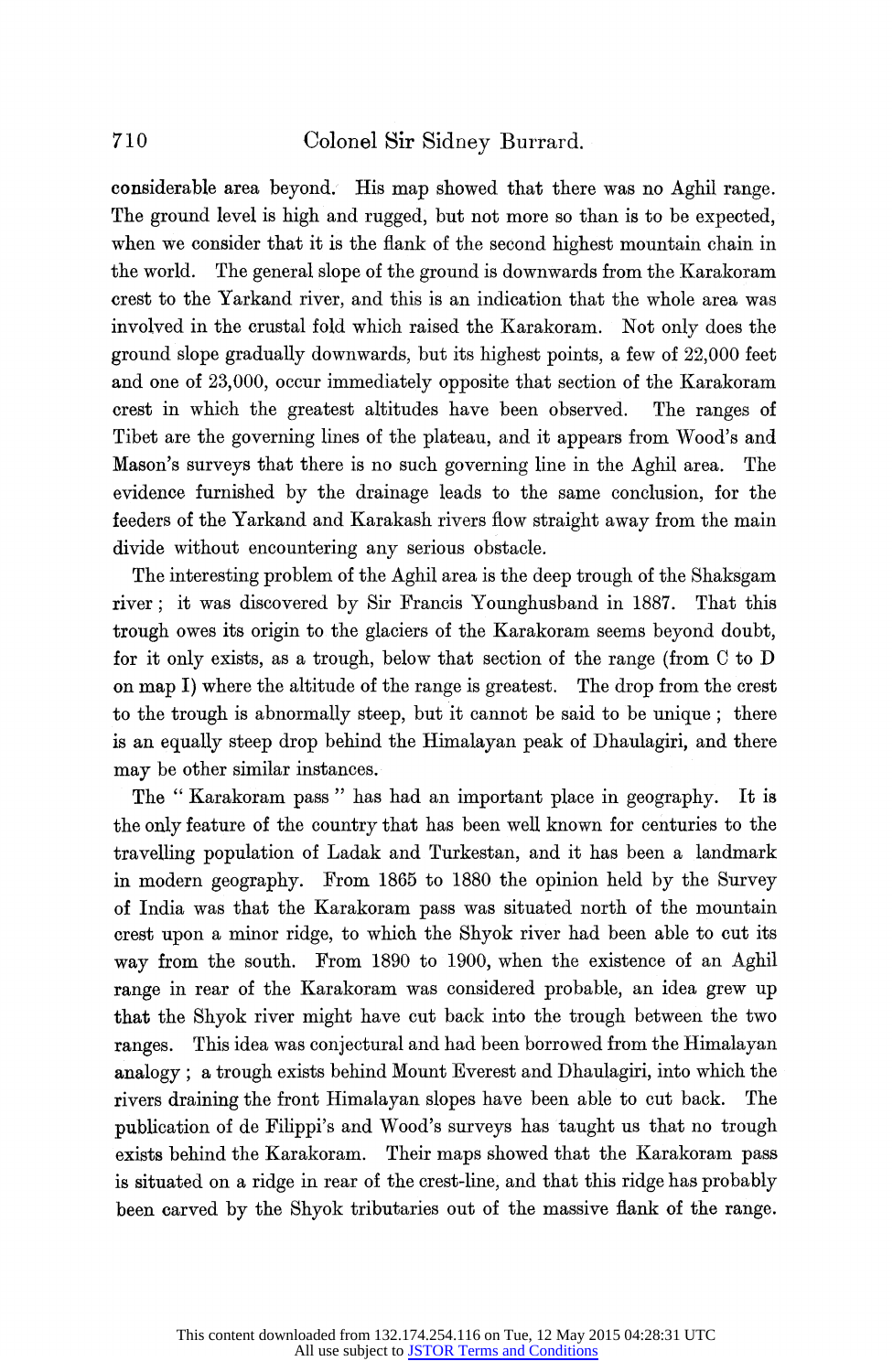# **Geographical Representation of Mountains of Tibet. 711**

**An interesting confirmation of this view is to be obtained also from de Filippi's map\*; he shows that the Rimo glacier is situated upon the great divide, so that on one side it is feeding the Yarkand river and on the other it is feeding the Indus. The idea is thereby suggested that the watershed is receding northwards, and that in its recession it has robbed the Yarkand river of a part of the Rimo glacier, and that it will in time rob it of all.** 

## **(f) The Southern Slopes of the Karakoram.**

**The southern slopes present more difficult problems than the northern. Not only does the great range of southern Tibet come into contact with the Karakoram range, but there are two isolated masses surmounted with high peaks, marked upon map I as S and H, which cannot be allotted with certainty to either of the two ranges. The Kailas range is the prominent feature of Southern Tibet from east to west; its position is shown on map I near the south-east corner. Sven Hedin describes this range as it traverses Central Tibet as follows: "It is 1400 miles long; in breadth it is inferior to the Himalaya, and its peaks are lower, but the height of its passes are greater than those of the Himalaya. On the north and south its boundaries are sharply defined." Nain Singh observed its northern boundary, Ryder and Wood surveyed its southern flank from the Tsangpo.** 

**On map I the Karakoram and Kailas ranges are seen to be converging towards one another, as they trend westwards. As far as we can judge from surface observations, these two ranges must be in actual contact when they reach the Upper Shyok river (longitude 78?). What happens to them when they meet cannot be discovered without geological investigations. Along the line of their contact we see the two high isolated ridges, the Sasir and the Haramush, marked S and H ; such isolated masses, 25,000 feet high, are abnormal in that they do not occur in the Himalaya so far from the crest-line. There are reasons for thinking that there is an interrelation between the two ranges and the two isolated masses; the Sasir mass, S, rises out of the flank of the Karakoram range where the latter comes into contact with the Kailas; so long as the two ranges remain in actual contact, the Karakoram attains an altitude considerably higher than anywhere else. Finally when the two ranges again separate, as they appear to do in Hunza (longitude 75?) the Karakoram declines in altitude whilst the second isolated mass, known as Haramush ridge, H, rises like the Sasir mass out of the flank of the range.** 

**\* ' Spedizione Italiana de Filippi,' ser. 2, vol. IV, pl. XI.**